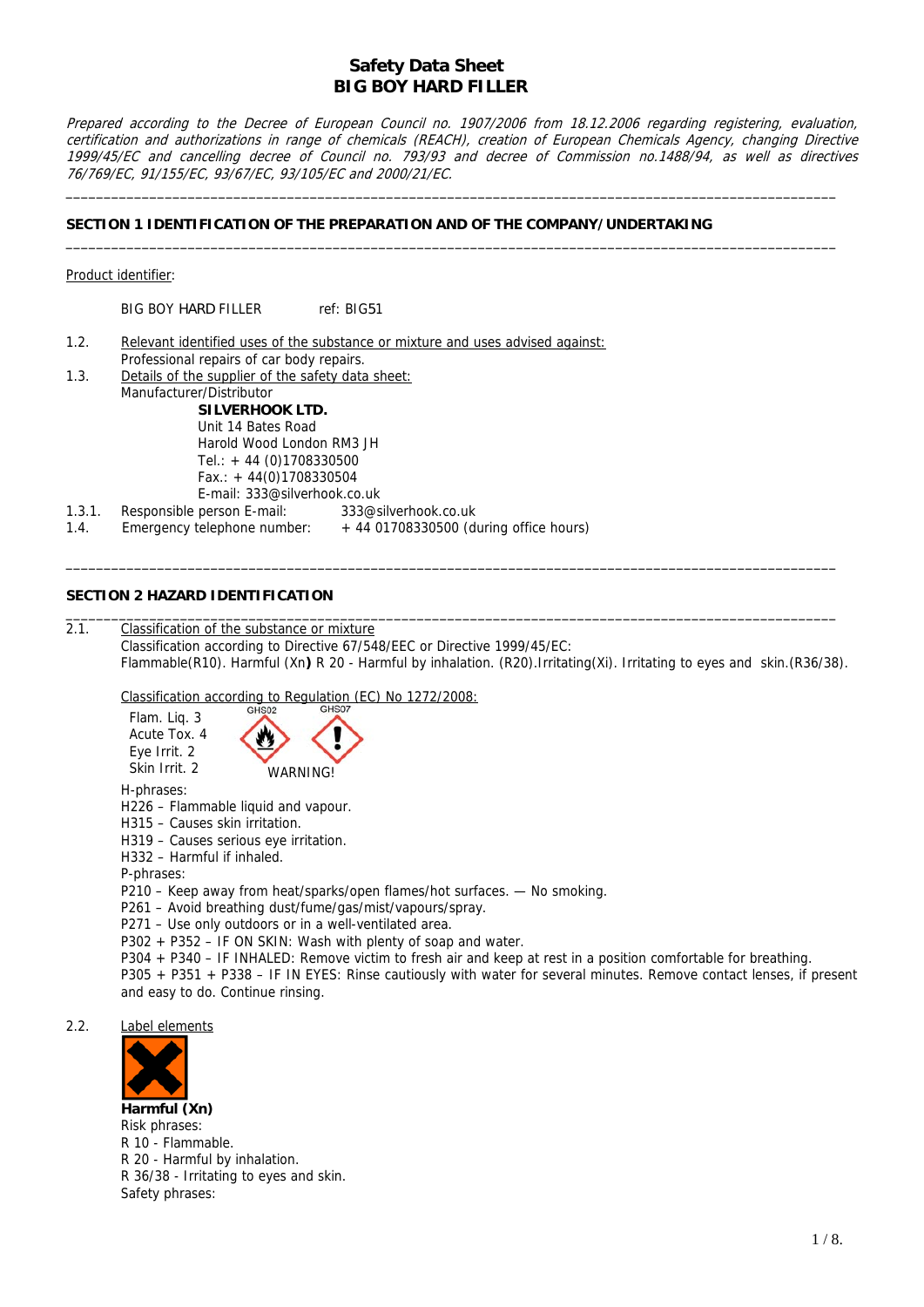S 2 - Keep out of the reach of children

S 3/7 - Keep container tightly closed in a cool place.

S 25 - Avoid contact with eyes

S 51 - Use only in well-ventilated areas

**Contain:** styrene

EU limit value for this product (IIB(b)) 250 g/l (2010).

Universal

**VOC=52g/l Dz. U. 2007r. Nr 11, poz.72, kat. B/2 (250) 52 2004/42/WE IIB(b) (250)52** 

Others:

**VOC=115g/l Dz. U. 2007r. Nr 11, poz.72, kat. B/2 (250) 115 2004/42/WE IIB(b) (250)115** 

2.3. Information concerning particular hazards for human and environment:

Inhalation: in mild cases it causes cough, irritation of the mouth and throat, sometimes it causes chest pain. In more acute cases it causes headache, vertigo, fatigue, maysthenia, drowsiness and in extreme cases loss of consciousness. Eye contact: causes mechanical irritation, redness, pain and asthenopia. If the drops of the product get in the eyes, may cause impairment of sight and allergic reactions.

Skin contact: may cause irritation. In case of problematic skin, skin absorption may occur. In case of long term or repeated contact the skin drying and erythroderma may occur. Irritation and redness may occur.

Chronic exposure:

In case of chronic inhalation of the vapour/dust of the product, chest pain, irritation of the mucous membranes, headache, vertigo, excitement or drowsiness, problems with the digestive system, exsiccation, cracking of the skin and allergy may occur.

## **SECTION 3 COMPOSITION/INFORMATION ON INGREDIENTS**

| 3.1.    | Mixture:    |                |           |                      |          |                  |                                    |                                                                  |                                          |
|---------|-------------|----------------|-----------|----------------------|----------|------------------|------------------------------------|------------------------------------------------------------------|------------------------------------------|
|         |             |                |           |                      |          |                  |                                    | Classification                                                   |                                          |
|         | Description | CAS No         | EU No     | EEC No               |          |                  | <b>REACH</b>                       | <b>CLP</b>                                                       |                                          |
|         |             |                |           |                      | $(\%)$   | Hazard<br>symbol | R phrase                           | Hazard cat.                                                      | H phrase                                 |
| Styrene |             | $100 - 42 - 5$ | 202-851-5 | 601-026-<br>$00 - 0$ | $9 - 19$ | Xn<br>Xi         | <b>R10</b><br><b>R20</b><br>R36/38 | Flam. Liq. 3<br>Acute Tox.<br>4<br>Eye Irrit. 2<br>Skin Irrit. 2 | H <sub>226</sub><br>H332<br>H319<br>H315 |

\_\_\_\_\_\_\_\_\_\_\_\_\_\_\_\_\_\_\_\_\_\_\_\_\_\_\_\_\_\_\_\_\_\_\_\_\_\_\_\_\_\_\_\_\_\_\_\_\_\_\_\_\_\_\_\_\_\_\_\_\_\_\_\_\_\_\_\_\_\_\_\_\_\_\_\_\_\_\_\_\_\_\_\_\_\_\_\_\_\_\_\_\_\_\_\_\_\_\_\_\_

\_\_\_\_\_\_\_\_\_\_\_\_\_\_\_\_\_\_\_\_\_\_\_\_\_\_\_\_\_\_\_\_\_\_\_\_\_\_\_\_\_\_\_\_\_\_\_\_\_\_\_\_\_\_\_\_\_\_\_\_\_\_\_\_\_\_\_\_\_\_\_\_\_\_\_\_\_\_\_\_\_\_\_\_\_\_\_\_\_\_\_\_\_\_\_\_\_\_\_\_\_

Full meaning of phrases and symbolsare in section 16.

## **SECTION 4 FIRST AID MEASURES**

\_\_\_\_\_\_\_\_\_\_\_\_\_\_\_\_\_\_\_\_\_\_\_\_\_\_\_\_\_\_\_\_\_\_\_\_\_\_\_\_\_\_\_\_\_\_\_\_\_\_\_\_\_\_\_\_\_\_\_\_\_\_\_\_\_\_\_\_\_\_\_\_\_\_\_\_\_\_\_\_\_\_\_\_\_\_\_\_\_\_\_\_\_\_\_\_\_\_\_\_\_ 4.1. Description of first aid measures:

 Take normal precautionary measures applied during the handling of chemicals. In case of any symptoms, seek medical advice.

IN CASE OF INGESTION:

Measures:

- If swallowed, do not induce vomiting (risk of aspiration).
- Obtain immediate medical help.

IN CASE OF INHALATION:

Measures:

- Remove the affected person to fresh air, keep calm, cover with a blanket.
- In case of shortness of breath, give oxygen.
- If breathing has stopped, administer artificial respiration and obtain medical help.

IN CASE OF SKIN CONTACT:

Measures:

- Immediately flush with plenty of water.
- Take off all contaminated clothing.
- Wash skin with plenty of water and soap.
- In case of symptoms, obtain medical attention and show him the label!

IN CASE OF EYE CONTACT:

Measures: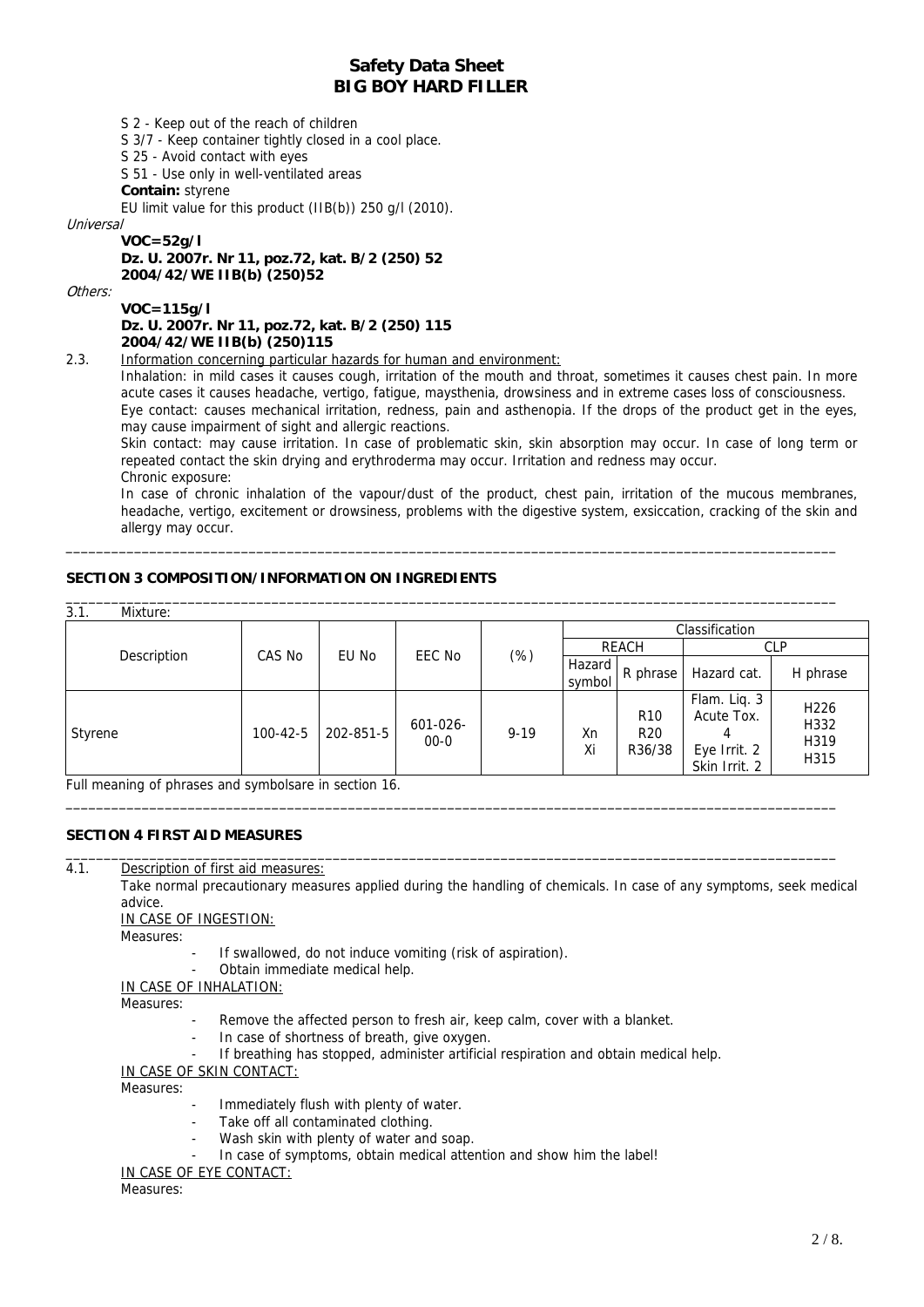- Remove contact lenses.
- Flush immediately with plenty of water for 15 minutes, holding the eyelids wide open.
- Consult an ophthalmologist.

#### 4.2. Most important symptoms and effects, both acute and delayed:

Inhalation: in mild cases it causes cough, irritation of the mouth and throat, sometimes it causes chest pain. In more acute cases it causes headache, vertigo, fatigue, maysthenia, drowsiness and in extreme cases loss of consciousness. Eye contact: causes mechanical irritation, redness, pain and asthenopia. If the drops of the product get in the eyes, may cause impairment of sight and allergic reactions.

Skin contact: may cause irritation. In case of problematic skin, skin absorption may occur. In case of long term or repeated contact the skin drying and erythroderma may occur. Irritation and redness may occur. Chronic exposure:

In case of chronic inhalation of the vapour/dust of the product, chest pain, irritation of the mucous membranes, headache, vertigo, excitement or drowsiness, problems with the digestive system, exsiccation, cracking of the skin and allergy may occur.

\_\_\_\_\_\_\_\_\_\_\_\_\_\_\_\_\_\_\_\_\_\_\_\_\_\_\_\_\_\_\_\_\_\_\_\_\_\_\_\_\_\_\_\_\_\_\_\_\_\_\_\_\_\_\_\_\_\_\_\_\_\_\_\_\_\_\_\_\_\_\_\_\_\_\_\_\_\_\_\_\_\_\_\_\_\_\_\_\_\_\_\_\_\_\_\_\_\_\_

\_\_\_\_\_\_\_\_\_\_\_\_\_\_\_\_\_\_\_\_\_\_\_\_\_\_\_\_\_\_\_\_\_\_\_\_\_\_\_\_\_\_\_\_\_\_\_\_\_\_\_\_\_\_\_\_\_\_\_\_\_\_\_\_\_\_\_\_\_\_\_\_\_\_\_\_\_\_\_\_\_\_\_\_\_\_\_\_\_\_\_\_\_\_\_\_\_\_\_

4.3. Indication of any immediate medical attention and special treatment needed: No special antidote, apply symptomatic treatment.

#### **SECTION 5 FIRE-FIGHTING MEASURES**

| 5.1. | Extinguishing media: |  |
|------|----------------------|--|
|      |                      |  |

- 5.1.1. Suitable extinguishing media: Foam, carbon dioxide or dry chemical.
- 5.1.2. Unsuitable extinguishing media: Strong water jet.
- 5.2. Special hazards arising from the substance or mixture:
	- In case of combustion, carbon oxide and toxic fumes are formed.
- 5.3. Advice for firefighters:

Wear full protective clothing (gas-tight and antistatic) and self-contained breathing apparatus.

Cool the fire affected containers with water spray.

Prevent penetration into ground and surface water. Prevent penetration of the fire extinguishing media into ground and surface water. Collect fire extinguishing media separately, do not discharge into sewage system.

### **SECTION 6 ACCIDENTAL RELEASE MEASURES**

6.1. Personal precautions, protective equipment and emergency procedures: 6.1.1 For non-emergency personnel: Keep unprotected people away, allow only well trained experts wearing suitable protective clothing to abide in the field of accident.

\_\_\_\_\_\_\_\_\_\_\_\_\_\_\_\_\_\_\_\_\_\_\_\_\_\_\_\_\_\_\_\_\_\_\_\_\_\_\_\_\_\_\_\_\_\_\_\_\_\_\_\_\_\_\_\_\_\_\_\_\_\_\_\_\_\_\_\_\_\_\_\_\_\_\_\_\_\_\_\_\_\_\_\_\_\_\_\_\_\_\_\_\_\_\_\_\_\_\_

\_\_\_\_\_\_\_\_\_\_\_\_\_\_\_\_\_\_\_\_\_\_\_\_\_\_\_\_\_\_\_\_\_\_\_\_\_\_\_\_\_\_\_\_\_\_\_\_\_\_\_\_\_\_\_\_\_\_\_\_\_\_\_\_\_\_\_\_\_\_\_\_\_\_\_\_\_\_\_\_\_\_\_\_\_\_\_\_\_\_\_\_\_\_\_\_\_\_\_

- 6.1.2. For emergency responders: Remove all ignition sources, flames. Protect sewage outlets. Disperse vapours with water spray. Stop leakage – close the source of the leakage, seal damaged container and place in an other container. Ensure adequate ventilation. Wear protective clothing and gloves. Do not inhale vapours.
- Dispose of spillage and waste (product/packaging) in accordance with all applicable environmental laws. Do not allow to enter sewers/soil/surface or ground water. Notify the respective authorities in accordance with local law in the case of environmental pollution immediately. 6.2. Environmental precautions:
- 6.3. Methods and material for containment and cleaning up: Absorb the spilled product with an inert substance (e.g.: sand or diatomaceous earth) and transfer into a sealed container, and send to an authorized waste disposal company. During disposal wear suitable personal protective equipment.

\_\_\_\_\_\_\_\_\_\_\_\_\_\_\_\_\_\_\_\_\_\_\_\_\_\_\_\_\_\_\_\_\_\_\_\_\_\_\_\_\_\_\_\_\_\_\_\_\_\_\_\_\_\_\_\_\_\_\_\_\_\_\_\_\_\_\_\_\_\_\_\_\_\_\_\_\_\_\_\_\_\_\_\_\_\_\_\_\_\_\_\_\_\_\_\_\_\_\_\_\_

6.4. Reference to other sections: For further and detailed information see section 8 and 13.

## **SECTION 7 HANDLING AND STORAGE**

\_\_\_\_\_\_\_\_\_\_\_\_\_\_\_\_\_\_\_\_\_\_\_\_\_\_\_\_\_\_\_\_\_\_\_\_\_\_\_\_\_\_\_\_\_\_\_\_\_\_\_\_\_\_\_\_\_\_\_\_\_\_\_\_\_\_\_\_\_\_\_\_\_\_\_\_\_\_\_\_\_\_\_\_\_\_\_\_\_\_\_\_\_\_\_\_\_\_\_\_\_ 7.1. Precautions for safe handling: Observe conventional hygiene precautions.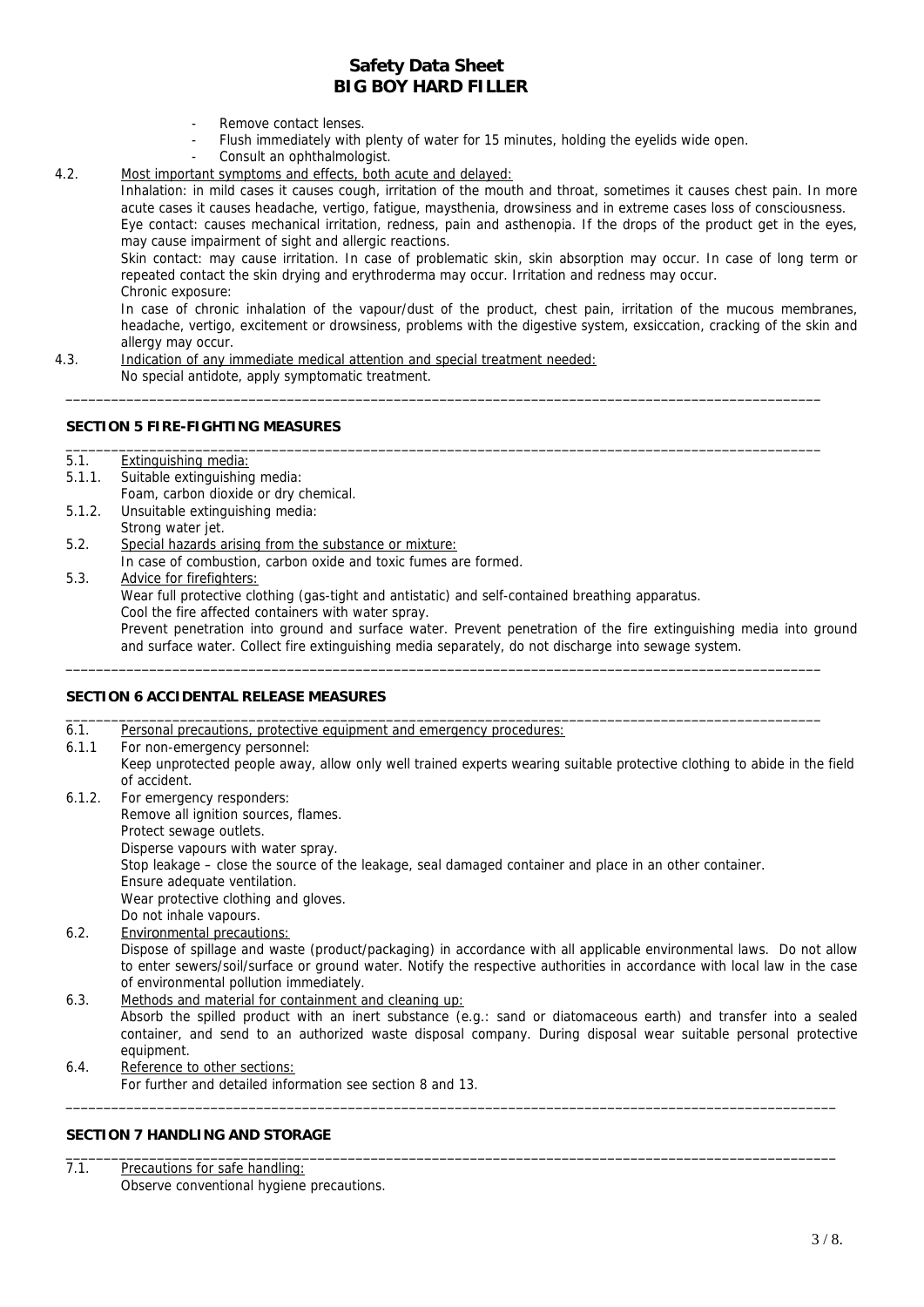Avoid contact with skin and eyes. Do not inhale vapours. Do not eat, drink or smoke during the usage. Technical measures: Use only in well-ventilated places with exhaust ventilation. Tools, equipments and containers must be sealed tightly. Precautions against fire and explosion: Keep away from heat and ignition sources. 7.2. Conditions for safe storage, including any incompatibilities: Technical measures and storage condition: Keep in original, tightly closed and labelled container. The place of storage has to be properly ventilated and cleanable. Store in cool and dry place. Protect against sunlight. Store below 20°C. Do not store with self-igniting substances and peroxides. Store in original, properly labelled containers, which are tightly sealed. Do not smoke, eat, use open fire and sparking tools in the place of the storage. Keep away from the reach of children. Follow all instructions on the label. Incompatible materials: strong oxidizing agents. Packaging material: original container. 7.3. Specific end use(s): No specific instructions available.

## **SECTION 8 EXPOSURE CONTROLS/PERSONAL PROTECTION**

## 8.1. Control parameters:

- No data
- 8.2. Exposure controls:

In case of a hazardous material with no controlled concentration limit it is the employer's duty to keep concentration levels down to a minimum achievable by existing scientific and technological means, where the hazardous substance poses no harm to workers.

\_\_\_\_\_\_\_\_\_\_\_\_\_\_\_\_\_\_\_\_\_\_\_\_\_\_\_\_\_\_\_\_\_\_\_\_\_\_\_\_\_\_\_\_\_\_\_\_\_\_\_\_\_\_\_\_\_\_\_\_\_\_\_\_\_\_\_\_\_\_\_\_\_\_\_\_\_\_\_\_\_\_\_\_\_\_\_\_\_\_\_\_\_\_\_\_\_\_\_\_\_

\_\_\_\_\_\_\_\_\_\_\_\_\_\_\_\_\_\_\_\_\_\_\_\_\_\_\_\_\_\_\_\_\_\_\_\_\_\_\_\_\_\_\_\_\_\_\_\_\_\_\_\_\_\_\_\_\_\_\_\_\_\_\_\_\_\_\_\_\_\_\_\_\_\_\_\_\_\_\_\_\_\_\_\_\_\_\_\_\_\_\_\_\_\_\_\_\_\_\_\_\_

8.2.1 Appropriate engineering controls

In pursuance of work is proper foresight needed to avoid spilling onto clothes and floors and to avoid contact with eyes and skin.

The suction of the vapours at the source(s) of emission and general exhaust ventilation is required. The exhaust vents shoudl be placed in the upper part of the room and at the floor level.

- Keep away from heat and ignition sources.
- 8.2.2. Individual protection measures, such as personal protective equipment:
	- 1. Eye/face protection: When working with the product, wear safety glasses with side protection (like goggles) to protect against splashes or a full face shield for protection against vapours and aerosols
	- 2. Skin protection:
		- a. Hand protection: Wear plastic gloves resistant to organic solvents. Discard contaminated gloves. Wash hands thoroughly after the work hours.
		- b. Other: wear suitable protective clothing made of dense fabric. To prevent skin drying, use suitable protective cream. Separate private clothes from work clothes. Contaminated clothes can not be reused without prior cleaning (washing).
	- 3. Respiratory protection: In case of insufficient ventilation, wear suitable respiratory protection protective filter masks adapted to activities associated with processing of the product.
	- 4. Thermal hazard: None known.
- 8.2.3. Environmental exposure controls:

No specific prescription.

The requirements detailed in Section 8 assume skilled work under normal conditions and usage of the product for appropriate aims. If conditions differ from normal or work is carried out under extreme conditions an expert's advice should be sought out before deciding upon further protective measures.

\_\_\_\_\_\_\_\_\_\_\_\_\_\_\_\_\_\_\_\_\_\_\_\_\_\_\_\_\_\_\_\_\_\_\_\_\_\_\_\_\_\_\_\_\_\_\_\_\_\_\_\_\_\_\_\_\_\_\_\_\_\_\_\_\_\_\_\_\_\_\_\_\_\_\_\_\_\_\_\_\_\_\_\_\_\_\_\_\_\_\_\_\_\_\_\_\_\_\_\_\_

\_\_\_\_\_\_\_\_\_\_\_\_\_\_\_\_\_\_\_\_\_\_\_\_\_\_\_\_\_\_\_\_\_\_\_\_\_\_\_\_\_\_\_\_\_\_\_\_\_\_\_\_\_\_\_\_\_\_\_\_\_\_\_\_\_\_\_\_\_\_\_\_\_\_\_\_\_\_\_\_\_\_\_\_\_\_\_\_\_\_\_\_\_\_\_\_\_\_\_\_\_

## **SECTION 9 PHYSICAL AND CHEMICAL PROPERTIES:**

9.1. Information on basic physical and chemical properties

Physical condition/form coluour **Liquid of high viscosity**; black, green, sand, beuge, grey, blue, orange, light-grey, beuge-green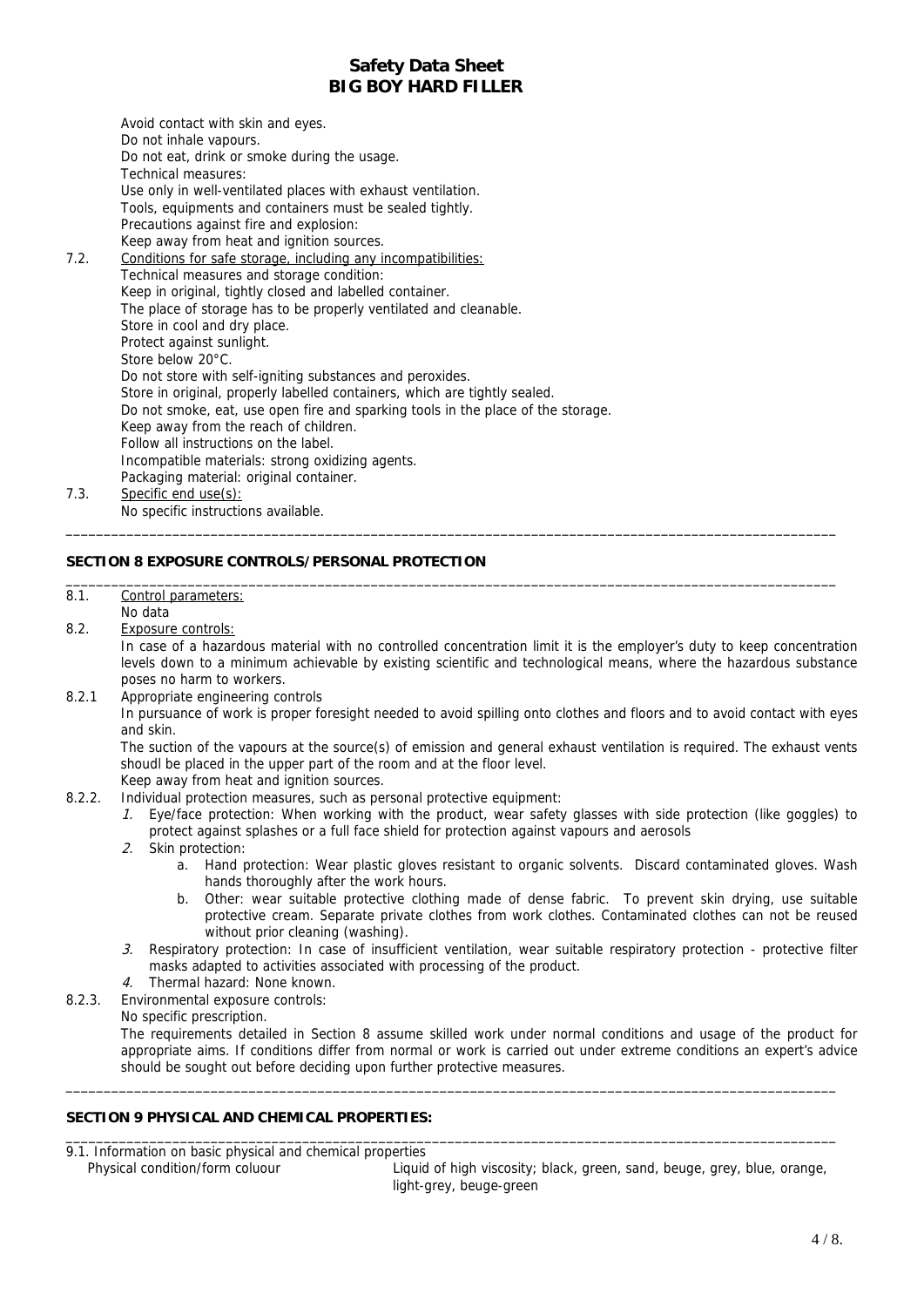\_\_\_\_\_\_\_\_\_\_\_\_\_\_\_\_\_\_\_\_\_\_\_\_\_\_\_\_\_\_\_\_\_\_\_\_\_\_\_\_\_\_\_\_\_\_\_\_\_\_\_\_\_\_\_\_\_\_\_\_\_\_\_\_\_\_\_\_\_\_\_\_\_\_\_\_\_\_\_\_\_\_\_\_\_\_\_\_\_\_\_\_\_\_\_\_\_\_\_\_

Odour typical of solvents Boiling point 124-145°c for xylene Melting point:  $-25^{\circ}$ c for xylene Vapours pressure No data Solubility in water and other solvents Very weak Solubility in organic solvents Butyl acetate – solubility limited Specific gravity Circa 0,88g/cm<sup>3</sup> pH: No data Ignition temperature 23<sup>o</sup>c for xylene Explosive properties: limits No data Autoignition point 315°C for xylene Flammable **Flammable Hight viscosity liquide, flammable** Explosive properties: limits Not explosive, no concern<br>
Oxidizing properties Not oxidizing, no concern Distribution ratio 1-n-octanol/water No data available 9.2. Other information: No data

Not oxidizing, no concern Other properties: viscosity **Rotational rheometer 5000-8000mpas** 

### **SECTION 10 STABILITY AND REACTIVITY**

| 10.1. | Reactivity:                                                                    |
|-------|--------------------------------------------------------------------------------|
|       | None known.                                                                    |
| 10.2. | Chemical stability:                                                            |
|       | At normal temperature: stabile at general conditions of work.                  |
| 10.3. | Possibility of hazardous reactions:                                            |
|       | None known.                                                                    |
| 10.4. | Conditions to avoid:                                                           |
|       | High temperature, fire.                                                        |
| 10.5. | Incompatible materials:                                                        |
|       | storng oxidizing agents.                                                       |
| 10.6. | Hazardous decomposition products:                                              |
|       | In case of high temperature or fire, carbon oxides and toxic smoke may evolve. |
|       |                                                                                |

### **SECTION 11 TOXICOLOGICAL INFORMATION**

| 11.1.  | Information on toxicological effects:                                                                       |
|--------|-------------------------------------------------------------------------------------------------------------|
|        | Acute toxicity: Harmful by inhalation and in contact with skin.                                             |
|        | Irritation: None known.                                                                                     |
|        | Corrosivity: None known.                                                                                    |
|        | Sensitisation: None known.                                                                                  |
|        | Repeated dose toxicity: Repeated exposure may cause skin dryness or cracking.                               |
|        | Carcinogenicity: None known.                                                                                |
|        | Mutagenicity: None known.                                                                                   |
|        | Reproduction toxicity: None known.                                                                          |
| 11 1 1 | For substances subject to registration, brief summaries of the information derived from the test conducted. |

- 11.1.1. For substances subject to registration, brief summaries of the information derived from the test conducted: No data available.
- 11.1.2. Relevant toxicological properties of the hazardous substances:

 Information on toxicological effects: Name of the substance: CASnumber: Dose: Value: Value: Unit: Styrene 100-42-5  $\begin{array}{|l|c|c|c|c|}\n\hline\nLD_{50}(rat, oral) & 5000 & mg/kg \\
\hline\nLC_{50}(rat,$ **inhalation** $24 000 mg/m<sup>3</sup>$  $LC_{50}$ (rat, inhalation)  $mg/m^3/4h$ TCL0 (human, inhalation)  $\sqrt{2600}$  mg/m<sup>3</sup> LCL0 (rat, oral)  $\vert$  43 000  $\vert$  mg/m<sup>3</sup>

- 11.1.3. Information on likely routes of exposure: ingestion, inhalation, skin and eye contact.
- 11.1.4. Symptoms related to the physical, chemical and toxicological characteristics:
	- Inhalation: in mild cases it causes cough, irritation of the mouth and throat, sometimes it causes chest pain. In more acute cases it causes headache, vertigo, fatigue, maysthenia, drowsiness and in extreme cases loss of consciousness. Eye contact: causes mechanical irritation, redness, pain and asthenopia. If the drops of the product get in the eyes, may cause impairment of sight and allergic reactions.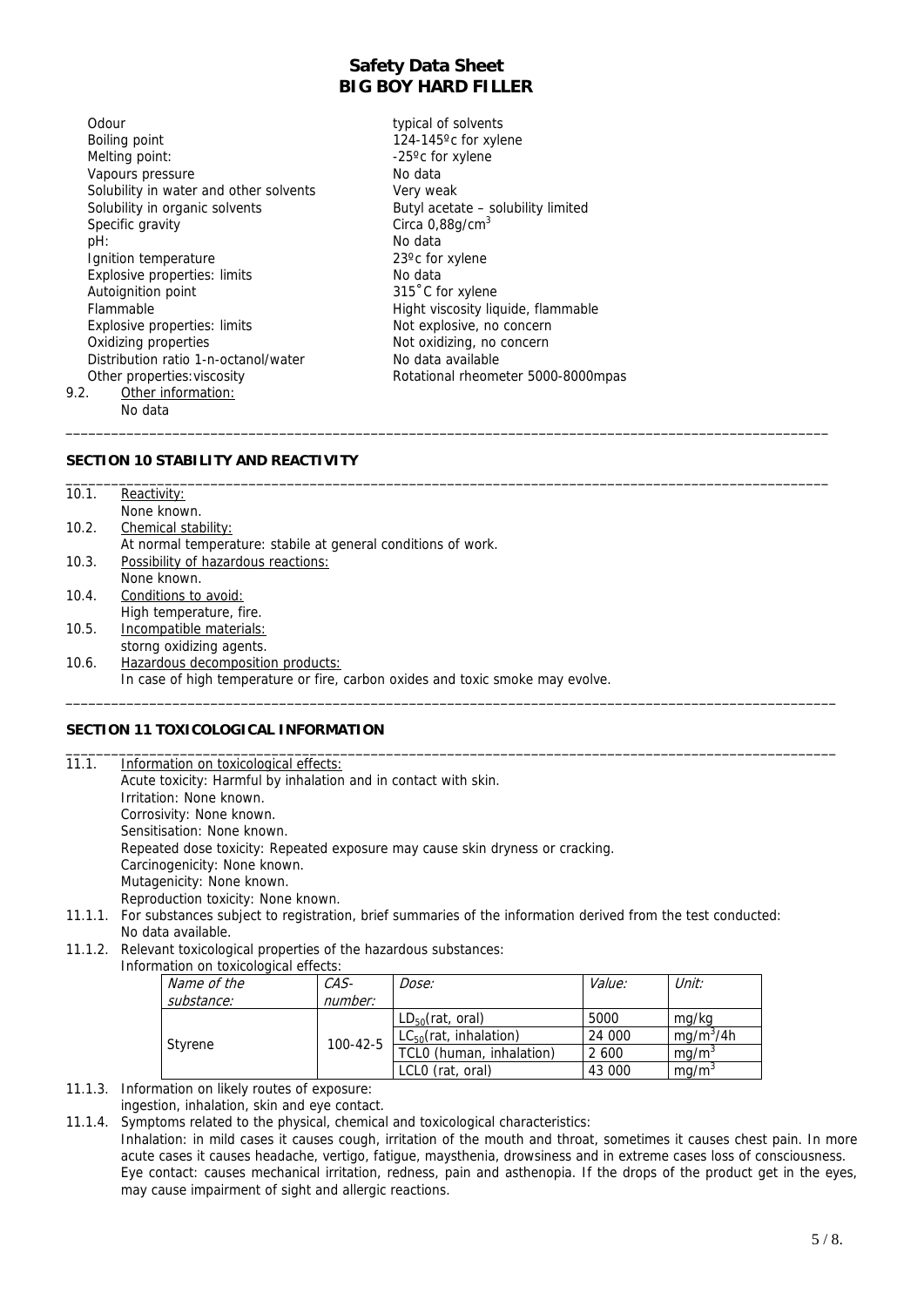Skin contact: may cause irritation. In case of problematic skin, skin absorption may occur. In case of long term or repeated contact the skin drying and erythroderma may occur. Irritation and redness may occur. Chronic exposure:

In case of chronic inhalation of the vapour/dust of the product, chest pain, irritation of the mucous membranes, headache, vertigo, excitement or drowsiness, problems with the digestive system, exsiccation, cracking of the skin and allergy may occur.

11.1.5. Delayed and immediate effects as well as chronic effects from short and long-term exposure: Harmful by inhalation and in contact with skin.

Repeated exposure may cause skin dryness or cracking. 11.1.6. Interactive effects:

- No data available.
- 11.1.7. Absence of specific data: No information.
- 11.1.8. Other information: No data available.

## **SECTION 12 ECOLOGICAL INFORMATION**

| 12.1. | Toxicity: |  |
|-------|-----------|--|
|       |           |  |

Aquatic toxicity:

| JAIULLV.                  |                     |                                                                                                    |                            |                                              |
|---------------------------|---------------------|----------------------------------------------------------------------------------------------------|----------------------------|----------------------------------------------|
| Name of the<br>substance: | CAS-number: Method: |                                                                                                    | <i>Value:</i>              | Unit:                                        |
| Styrene                   | $100 - 42 - 5$      | $LC_{50}$ - fish<br>$LS_{50}$ aquatic<br>invertebrates<br>$EC_{50}$ algae<br><b>NOEC</b> bacterium | 4 - 10<br>4.7<br>4.9<br>72 | mg/l/96h<br>mg/l/48h<br>mg/l/72h<br>mg/l/16h |

\_\_\_\_\_\_\_\_\_\_\_\_\_\_\_\_\_\_\_\_\_\_\_\_\_\_\_\_\_\_\_\_\_\_\_\_\_\_\_\_\_\_\_\_\_\_\_\_\_\_\_\_\_\_\_\_\_\_\_\_\_\_\_\_\_\_\_\_\_\_\_\_\_\_\_\_\_\_\_\_\_\_\_\_\_\_\_\_\_\_\_\_\_\_\_\_\_\_\_\_\_

\_\_\_\_\_\_\_\_\_\_\_\_\_\_\_\_\_\_\_\_\_\_\_\_\_\_\_\_\_\_\_\_\_\_\_\_\_\_\_\_\_\_\_\_\_\_\_\_\_\_\_\_\_\_\_\_\_\_\_\_\_\_\_\_\_\_\_\_\_\_\_\_\_\_\_\_\_\_\_\_\_\_\_\_\_\_\_\_\_\_\_\_\_\_\_\_\_\_\_\_\_

Effect on activated sludge: at proper entering of small concentrations to biological sewage treatment plants no perturbations should be expected during the decomposition of the activated sludge.

| Persistence and degradability:<br>12.2. |
|-----------------------------------------|
|-----------------------------------------|

|       | $1 \mathcal{L} \cdot \mathcal{L}$<br><b>I</b> crossicrice and acquadatinty. |                |                                                                                                                                                                                               |
|-------|-----------------------------------------------------------------------------|----------------|-----------------------------------------------------------------------------------------------------------------------------------------------------------------------------------------------|
|       | Name of the                                                                 | CAS-           |                                                                                                                                                                                               |
|       | substance:                                                                  | number:        |                                                                                                                                                                                               |
|       | Styrene                                                                     | $100 - 42 - 5$ | Biodegradation: 80%/20 d (in closed circumstances) – the product is readily<br>biodegradable.<br>Bioaccumulation: log Pow: 2,96 (OECD 107) - bioaccumulation potential is not<br>significant. |
| 12.3. | <b>Bioaccumulation potential:</b><br>No data available.                     |                |                                                                                                                                                                                               |

\_\_\_\_\_\_\_\_\_\_\_\_\_\_\_\_\_\_\_\_\_\_\_\_\_\_\_\_\_\_\_\_\_\_\_\_\_\_\_\_\_\_\_\_\_\_\_\_\_\_\_\_\_\_\_\_\_\_\_\_\_\_\_\_\_\_\_\_\_\_\_\_\_\_\_\_\_\_\_\_\_\_\_\_\_\_\_\_\_\_\_\_\_\_\_\_\_\_\_\_\_

- 12.4. Mobility in soil: No data available.
- 12.5. Results of PBT and vPvB assessment: No data available.
- 12.6. Other adverse effects: No data

## **SECTION 13 DISPOSAL CONSIDERATIONS**

| 13.1.   | Waste treatment methods:                                                                                                                                                |
|---------|-------------------------------------------------------------------------------------------------------------------------------------------------------------------------|
|         | Disposal according to the local regulations.                                                                                                                            |
| 13.1.1. | Information regarding the disposal of the product:                                                                                                                      |
|         | Do not dispose with communal wastes, do not pour into drainage system. Incinerate in specially adapted installations<br>or deliver to authorized waste collector.       |
|         | European Waste Catalogue code:                                                                                                                                          |
|         | 08 01 00 wastes from MFSU and removal of paint and varnish                                                                                                              |
|         | 08 01 11* waste paint and varnish containing organic solvents or other dangerous substances                                                                             |
|         | * hazardous waste.                                                                                                                                                      |
|         | 13.1.2. Information regarding the disposal of the packaging                                                                                                             |
|         | Used packaging should be delivered to authorized collector who has due permission within the range of waste<br>management and especially in dangerous waste management. |
|         | European Waste Catalogue code:                                                                                                                                          |
|         | For used packaging:                                                                                                                                                     |
|         | 15.01.10* packaging containing residues of or contaminated by dangerous substances                                                                                      |

15 01 10\* packaging containing residues of or contaminated by dangerous substances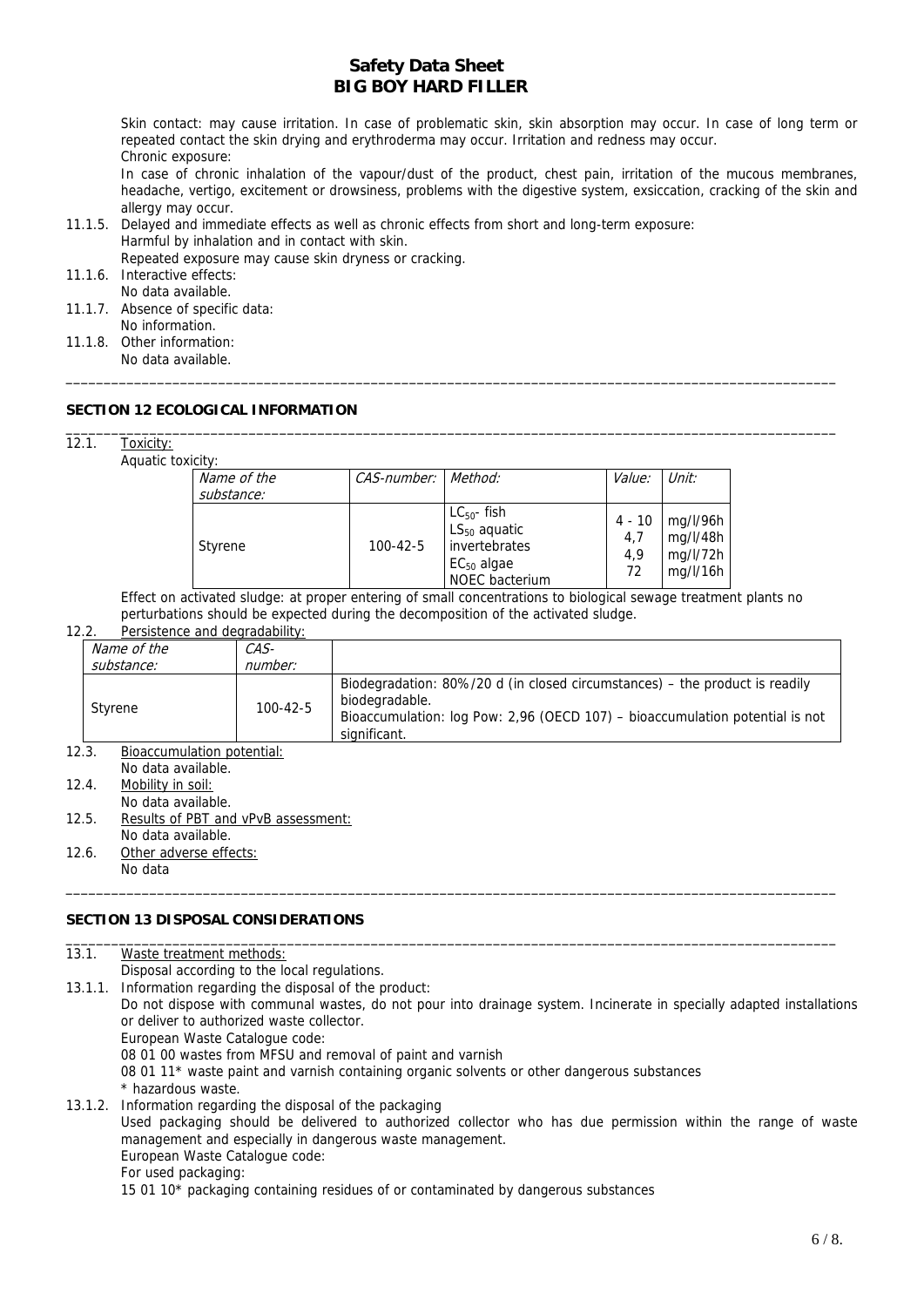\_\_\_\_\_\_\_\_\_\_\_\_\_\_\_\_\_\_\_\_\_\_\_\_\_\_\_\_\_\_\_\_\_\_\_\_\_\_\_\_\_\_\_\_\_\_\_\_\_\_\_\_\_\_\_\_\_\_\_\_\_\_\_\_\_\_\_\_\_\_\_\_\_\_\_\_\_\_\_\_\_\_\_\_\_\_\_\_\_\_\_\_\_\_\_\_\_\_\_\_\_

\_\_\_\_\_\_\_\_\_\_\_\_\_\_\_\_\_\_\_\_\_\_\_\_\_\_\_\_\_\_\_\_\_\_\_\_\_\_\_\_\_\_\_\_\_\_\_\_\_\_\_\_\_\_\_\_\_\_\_\_\_\_\_\_\_\_\_\_\_\_\_\_\_\_\_\_\_\_\_\_\_\_\_\_\_\_\_\_\_\_\_\_\_\_\_\_\_\_\_\_\_

\* hazardous waste.

- 13.1.3. Physical/chemical properties that may affect waste treatment options shall be specified: None known.
- 13.1.4. Sewage disposal:
- None known.
- 13.1.5. Special precautions for any recommended waste treatment: No data available.

### **SECTION 14 TRANSPORT INFORMATION**

| Land transport (ADR/RID)<br><b>UN Number</b>          | <b>UN3269</b>                        |
|-------------------------------------------------------|--------------------------------------|
| UN proper shipping name<br>Transport hazard class(es) | POLYESTER RESIN KIT<br>3<br>Label: 3 |
|                                                       |                                      |
| Packing group                                         | III.                                 |
| <b>Enviromental hazards</b>                           | <b>NO</b>                            |
| Tunel resticion code                                  | No data available.                   |
| Marine transport IMDG/IMO                             |                                      |
| <b>UN Number</b>                                      | <b>UN3269</b>                        |
| UN proper shipping name                               | POLYESTER RESIN KIT                  |
| Transport hazard class(es)                            | 3                                    |
|                                                       | Label: 3                             |
| EmS code                                              | $F-E, S-D$                           |
| Packing group                                         | III.                                 |
| <b>Enviromental hazards</b><br>Air transport IATA     | <b>NO</b>                            |
| <b>UN Number</b>                                      | <b>UN3269</b>                        |
| UN proper shipping name                               | POLYESTER RESIN KIT                  |
| Transport hazard class(es)                            | 3                                    |
|                                                       | Label: 3                             |
|                                                       |                                      |
| Packing group                                         | III.                                 |
| Enviromental hazards                                  | <b>NO</b>                            |
| Special precautions for user                          | No data available.                   |

### **SECTION 15 REGULATORY INFORMATION**

15.1. Safety, health and environmental regulations/legislation specific for the substance or mixture:

REGULATION (EC) No 1907/2006 OF THE EUROPEAN PARLIAMENT AND OF THE COUNCIL of 18 December 2006 concerning the Registration, Evaluation, Authorisation and Restriction of Chemicals (REACH), establishing a European Chemicals Agency, amending Directive 1999/45/EC and repealing Council Regulation (EEC) No 793/93 and Commission Regulation (EC) No 1488/94 as well as Council Directive 76/769/EEC and Commission Directives 91/155/EEC, 93/67/EEC, 93/105/EC and 2000/21/EC

\_\_\_\_\_\_\_\_\_\_\_\_\_\_\_\_\_\_\_\_\_\_\_\_\_\_\_\_\_\_\_\_\_\_\_\_\_\_\_\_\_\_\_\_\_\_\_\_\_\_\_\_\_\_\_\_\_\_\_\_\_\_\_\_\_\_\_\_\_\_\_\_\_\_\_\_\_\_\_\_\_\_\_\_\_\_\_\_\_\_\_\_\_\_\_\_\_\_\_\_\_

COMMISSION REGULATION (EC) No 790/2009 of 10 August 2009 amending, for the purposes of its adaptation to technical and scientific progress, Regulation (EC) No 1272/2008 of the European Parliament and of the Council on classification, labelling and packaging of substances and mixtures

DIRECTIVE 1999/45/EC OF THE EUROPEAN PARLIAMENT AND OF THE COUNCIL of 31 May 1999 concerning the approximation of the laws, regulations and administrative provisions of the Member States relating to the classification, packaging and labelling of dangerous preparations

REGULATION (EC) No 1272/2008 OF THE EUROPEAN PARLIAMENT AND OF THE COUNCIL of 16 December 2008 on classification, labelling and packaging of substances and mixtures, amending and repealing Directives 67/548/EEC and 1999/45/EC, and amending Regulation (EC) No 1907/2006